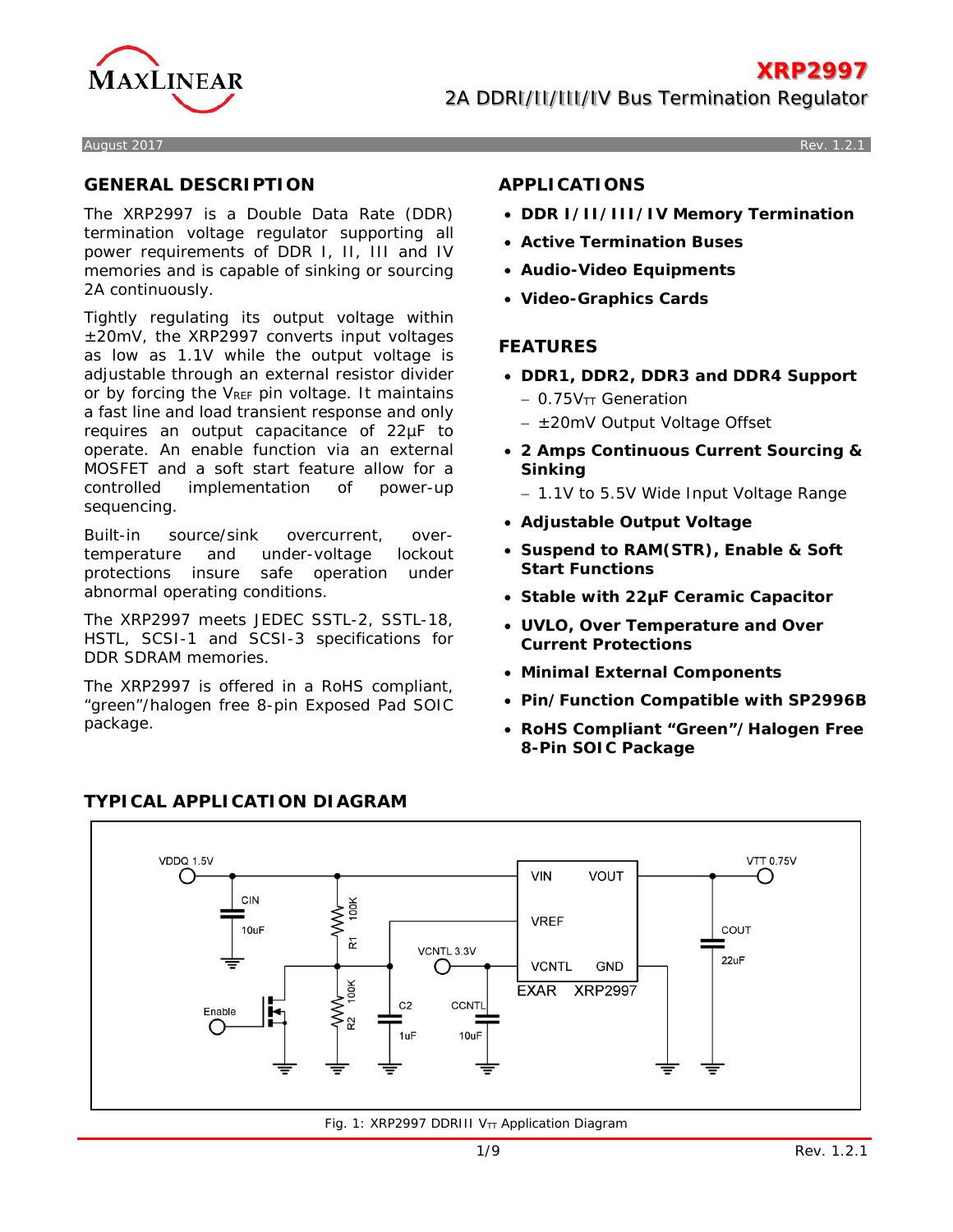

### **ABSOLUTE MAXIMUM RATINGS**

These are stress ratings only and functional operation of the device at these ratings or any other above those indicated in the operation sections of the specifications below is not implied. Exposure to absolute maximum rating conditions for extended periods of time may affect reliability.

| Junction Temperature Range40°C to +150°C    |  |
|---------------------------------------------|--|
|                                             |  |
| Lead Temperature (Soldering, 10 sec)  260°C |  |

#### **OPERATING RATINGS**

## **ELECTRICAL SPECIFICATIONS**

Specifications are for an Operating Ambient Temperature of  $T_A = 25^\circ$ C only; limits applying over the full Operating Junction Temperature range are denoted by a "•". Minimum and Maximum limits are guaranteed through test, design, or statistical correlation. Typical values represent the most likely parametric norm at  $T_A = 25^\circ C$ , and are provided for reference purposes only. Unless otherwise indicated,  $V_{IN} = 1.8V/1.5V$ ,  $V_{CNTL} = 3.3V$ ,  $V_{REF} = 0.5xV_{IN}$ ,  $C_{OUT} = 22\mu F$  (ceramic),  $T_{A} = 25^{\circ}C$ .

| Parameter                                           | Min.     | Typ.           | Max.  | <b>Units</b> | <b>Conditions</b>                                                                                    |
|-----------------------------------------------------|----------|----------------|-------|--------------|------------------------------------------------------------------------------------------------------|
| VIN, Input Voltage Range                            | 1.1      | 1.8/1.5        | 5.5   | $\vee$       | Keep V <sub>CNTL</sub> ≥V <sub>IN</sub> during power on and<br>power off sequences (note 4)          |
| V <sub>CNTL</sub> , Input Voltage Range             | 2.375    | 3.3            | 5.5   | $\vee$       | Keep V <sub>CNTL</sub> ≥V <sub>IN</sub> during power on and<br>power off sequences (note 4)          |
| VOUT, Output Voltage                                |          | <b>VREF</b>    |       | $\vee$       | $IOUT = 0mA$                                                                                         |
| V <sub>os</sub> , Output Voltage Offset             | $-20$    |                | $+20$ | mV           | $I_{OUT} = OmA$ (note 1)                                                                             |
|                                                     | $-20$    |                | $+20$ | mV           | $IOUT = 0.1mA to +2A$                                                                                |
| <b>AVLOR, Load Regulation</b>                       | $-20$    |                | $+20$ | mV           | $IOUT = 0.1mA$ to $-2A$                                                                              |
| I <sub>Q</sub> , Quiescent Current                  |          | $\overline{2}$ | 90    | μA           | $V_{REF}$ < 0.2V, $V_{OUT}$ = OFF                                                                    |
| ICNTL, Operating Current of VCNTL                   |          | 1              | 2.5   | mA           | $I_{\text{OUT}} = OmA$                                                                               |
| I <sub>REF</sub> , Bias Current of V <sub>REF</sub> | $\Omega$ |                | 1     | μA           | $V_{\text{RFF}} = 1.25V$                                                                             |
| <b>In.</b> Current Limit                            | 2.4      | 3              |       | A            | Source: $V_{\text{OUT}} = 0.33xV_{\text{RFF}}$<br>Sink: $V_{\text{OUT}}=0.95xV_{\text{IN}}$ (note 3) |
| RDSCHG, Output Discharge<br>Resistance              |          | 18             | 25    | Ω            | $V_{REF} = OV, V_{OUT} = 0.3V$                                                                       |
| <b>Thermal Protection</b>                           |          |                |       |              |                                                                                                      |
| T <sub>SD</sub> , Thermal Shutdown<br>Temperature   |          | 160            |       | $^{\circ}$ C | $3.3V \leq V_{CNTL} \leq 5V$ , guaranteed by design<br>(note 4)                                      |
| Thermal Shutdown Hysteresis                         |          | 30             |       | $^{\circ}$ C | Guaranteed by design                                                                                 |
| <b>Shutdown Specifications</b>                      |          |                |       |              |                                                                                                      |
| VTRIGGER, Shutdown Threshold                        | 0.6      |                |       | $\vee$       | Output ON<br>$V_{\text{RFF}} = 0V \rightarrow 1.25V$                                                 |
|                                                     |          |                | 0.2   |              | Output OFF<br>$V_{REF} = 1.25V \rightarrow 0V$                                                       |

Note 1: Vos offset is the voltage measurement defined as Vour subtracted from VREF.

Note 2: Load regulation is measured at constant junction temperature, using pulse testing with a short ON time.

Note 3: Current limit is measured by applying a short duration current pulse.

Note 4: In order to safely operate yo2ur system,  $V_{\text{CNTL}}$  must be >  $V_{\text{IN}}$ .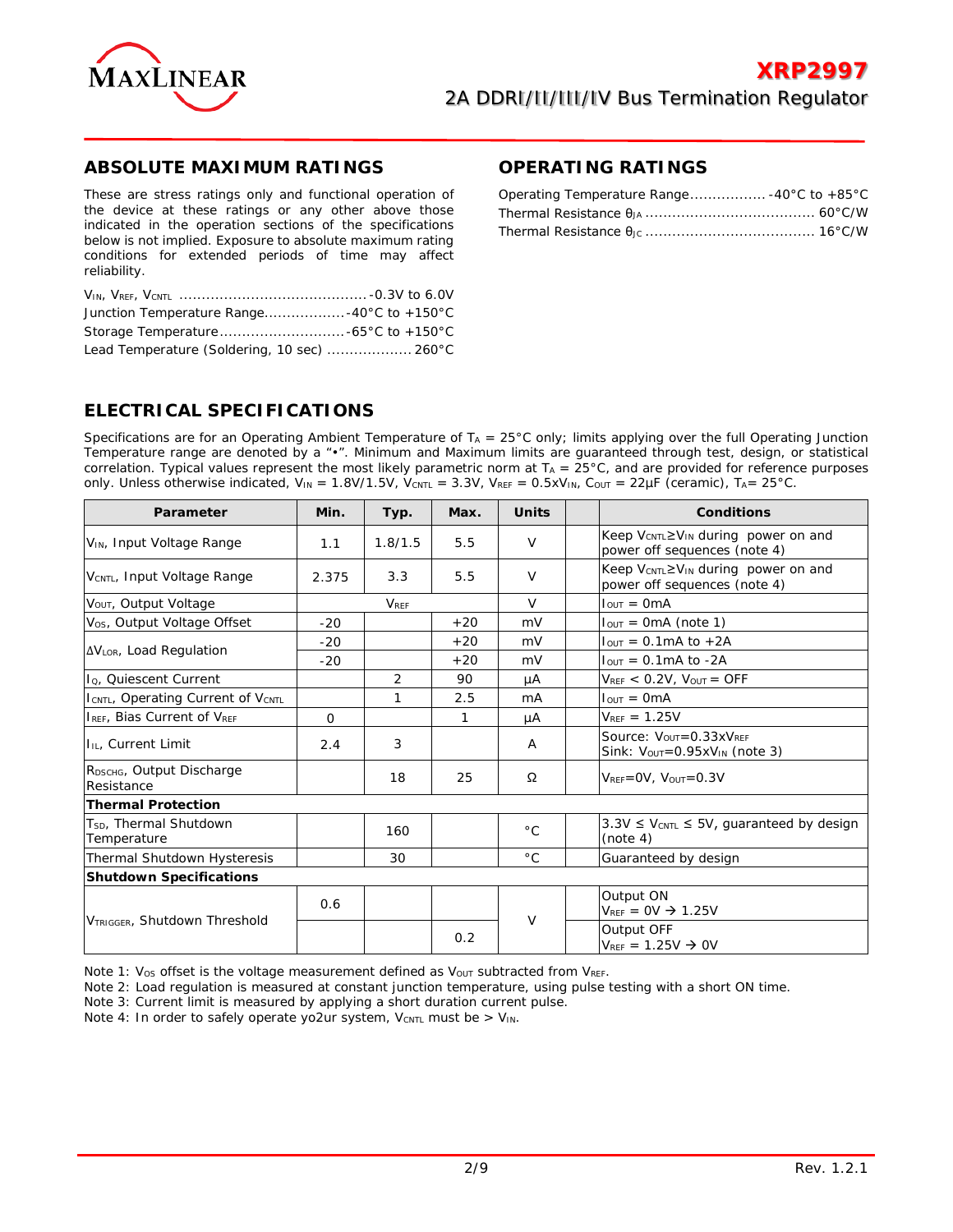

**BLOCK DIAGRAM**



Fig. 2: XRP2997 Block Diagram

## **PIN ASSIGNMENT**



Fig. 3: XRP2997 Pin Assignment

# **PIN DESCRIPTION**

| <b>Name</b>                      | <b>Pin Number</b> | <b>Description</b>                                                                                                                                                 |  |  |
|----------------------------------|-------------------|--------------------------------------------------------------------------------------------------------------------------------------------------------------------|--|--|
| $V_{IN}$                         |                   | Power Input Voltage                                                                                                                                                |  |  |
|                                  |                   |                                                                                                                                                                    |  |  |
| <b>GND</b><br><b>Exposed Pad</b> |                   | <b>Ground Signal</b>                                                                                                                                               |  |  |
| <b>V</b> <sub>RFF</sub>          | 3                 | Reference Input Voltage.<br>This input can also be used as an enable signal; pulling this pin low shuts down the<br>XRP2997. Refer to typical application circuit. |  |  |
| <b>V</b> <sub>OUT</sub>          |                   | Output Voltage                                                                                                                                                     |  |  |
| NC.                              | 5, 7, 8           | <b>NC</b>                                                                                                                                                          |  |  |
| $V_{\text{CNTI}}$                | 6                 | Voltage for the driver circuit and all analog blocks                                                                                                               |  |  |

### **ORDERING INFORMATION(1)**

| <b>Part Number</b> | Operating Temperature Range   Lead-Free |           | Package                         | <b>Packing Method</b> |
|--------------------|-----------------------------------------|-----------|---------------------------------|-----------------------|
| IXRP2997IDBTR-F    | -40°C≤T⊿≤+85°C                          | Yes $(2)$ | Exposed pad HSOIC-8<br>Option 1 | Tape & Reel           |

NOTE:

1. Refer to [www.exar.com/XRP2997](http://www.exar.com/XRP2997) for most up-to-date Ordering Information

2. Visit [www.exar.com](http://www.exar.com/) for additional information on Environmental Rating.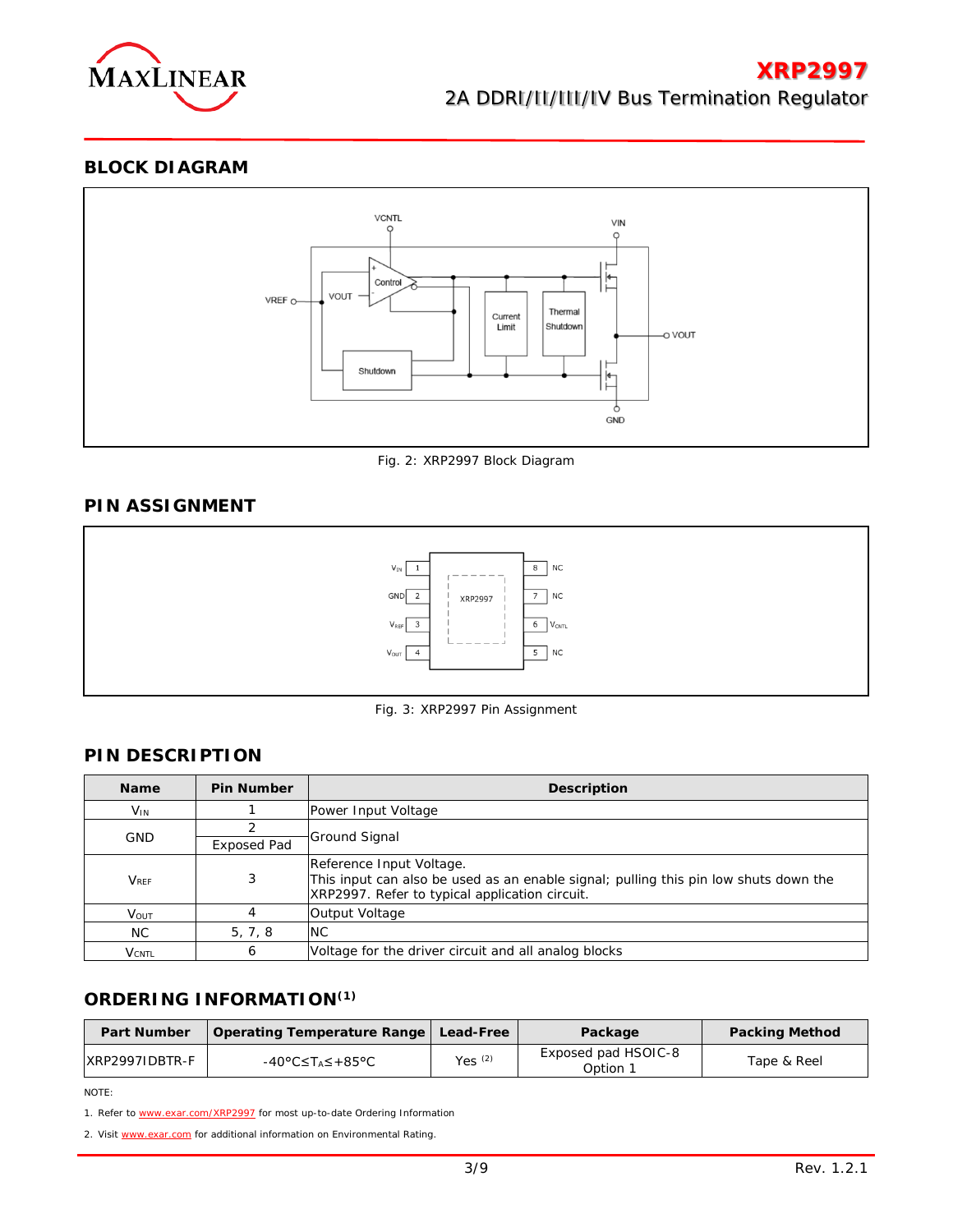

## **TYPICAL PERFORMANCE CHARACTERISTICS**

All data taken at V<sub>IN</sub> = 1.8V/1.5V, V<sub>CNTL</sub> = 3.3V, V<sub>REF</sub> = 0.5xV<sub>IN</sub>, C<sub>OUT</sub> = 22µF (ceramic), T<sub>A</sub>= 25°C, unless otherwise specified - Schematic and BOM from Application Information section of this datasheet.



Fig. 4: Turn on and turn off vs. Temperature Fig. 5: Output Voltage vs. Temperature



Fig. 6: Current limit (sourcing) vs. Temperature Fig. 7: Current limit (sinking) vs. Temperature



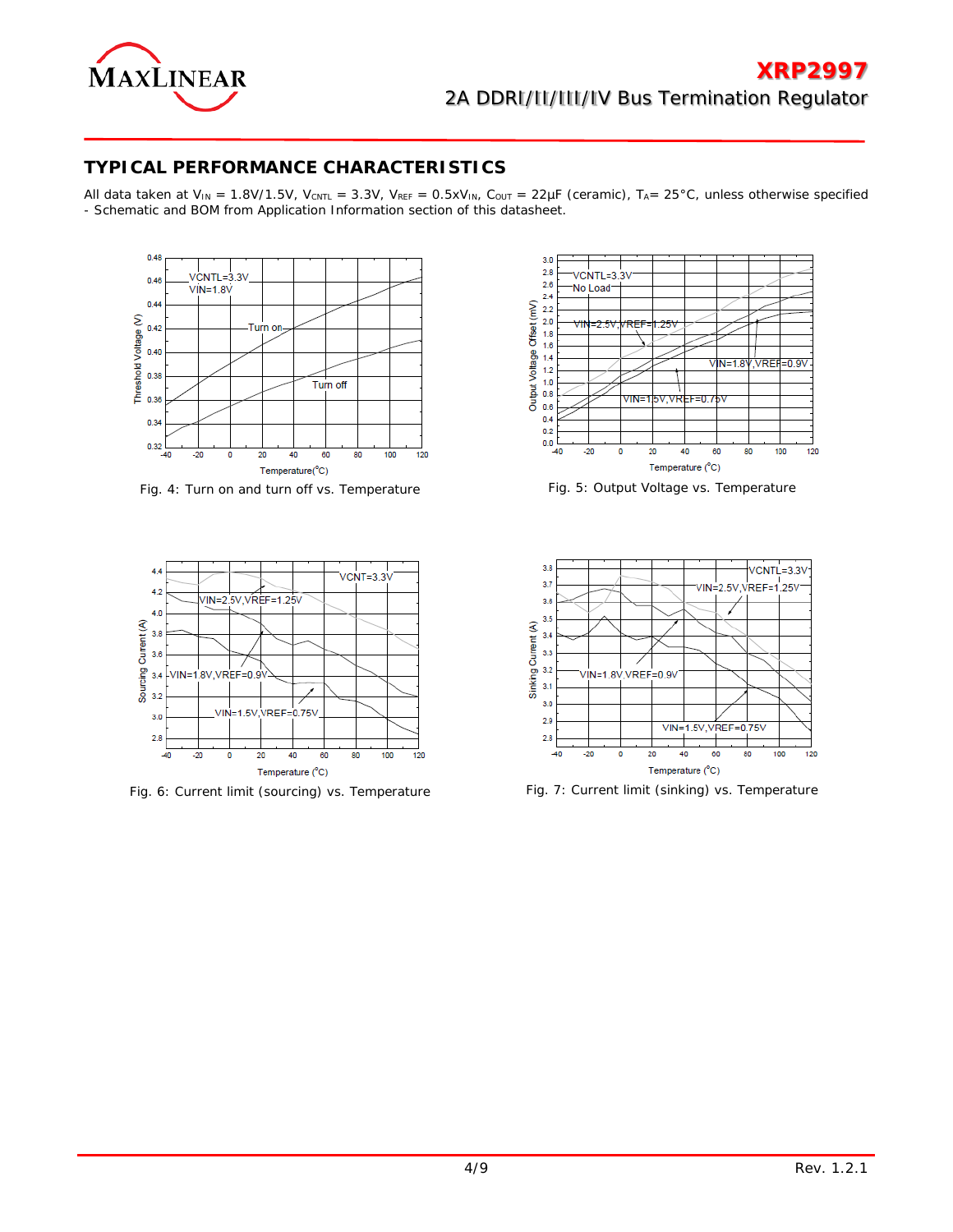# **XRP2997**

 $\left[\frac{24}{15:32:34} \right]$ 



 $20.01\%$ 

# 2A DDRI/II/III/IV Bus Termination Regulator



Fig. 8: V<sub>IN</sub>=1.5V, V<sub>REF</sub>=0.75V source response Fig. 9: V<sub>IN</sub>=1.8V, V<sub>REF</sub>=0.9V source response



Fig. 10: V<sub>IN</sub>=2.5V, V<sub>REF</sub>=1.25V source response Fig. 11: V<sub>IN</sub>=1.5V, V<sub>REF</sub>=0.75V sink response







Fig. 9: V<sub>IN</sub>=1.8V, V<sub>REF</sub>=0.9V sink response Fig. 10: V<sub>IN</sub>=2.5V, V<sub>REF</sub>=1.25V sink response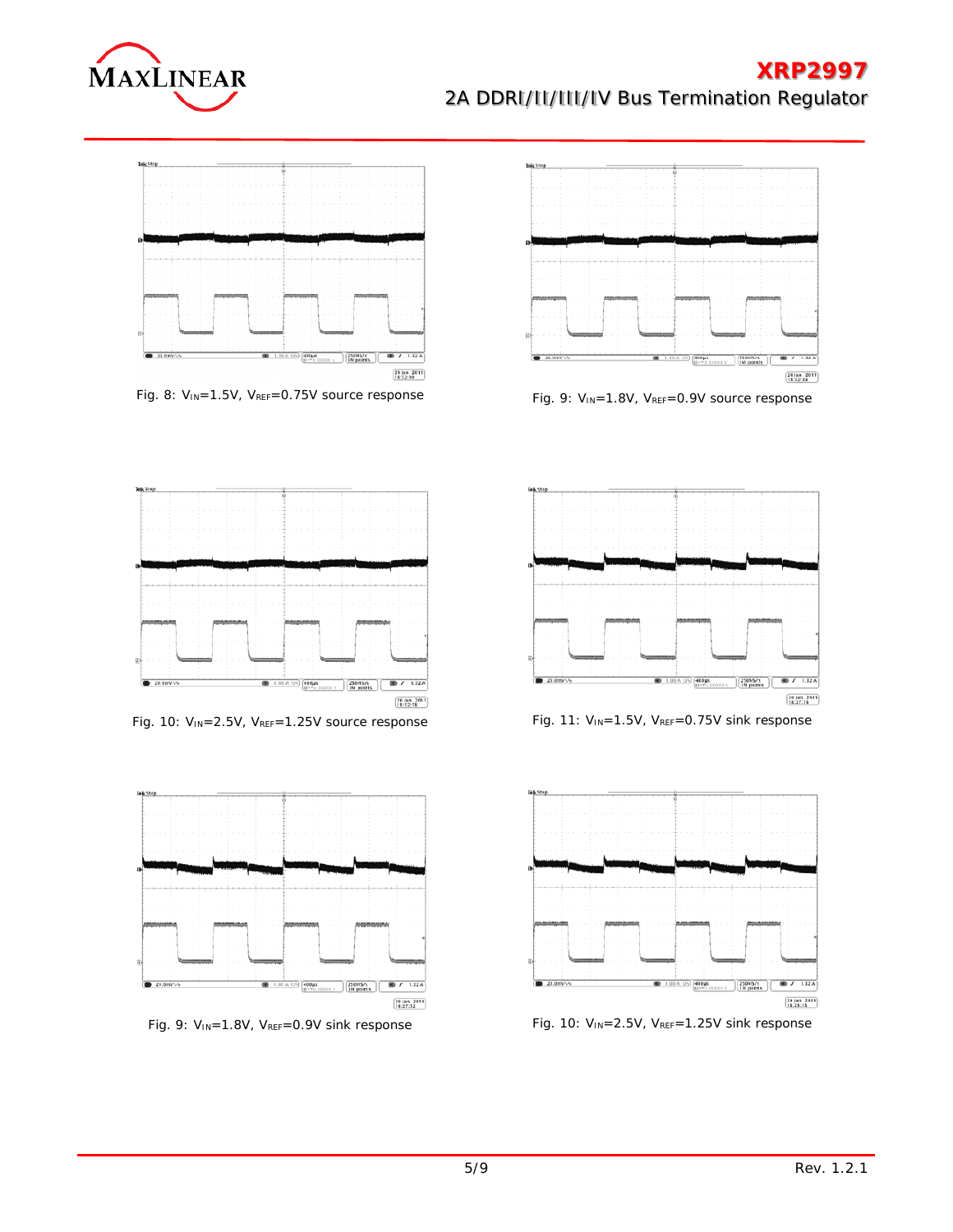# **XRP2997**

# 2A DDRI/II/III/IV Bus Termination Regulator









Fig. 14: V<sub>IN</sub>=1.5V, V<sub>REF</sub>=0.75V source short circuit Fig. 15: V<sub>IN</sub>=1.8V, V<sub>REF</sub>=0.9V source short circuit



Fig. 11: V<sub>IN</sub>=2.5V, V<sub>REF</sub>=1.25V source short circuit Fig. 12: V<sub>IN</sub>=1.5V, V<sub>REF</sub>=0.75V sink short circuit







Fig. 13: V<sub>IN</sub>=1.8V, V<sub>REF</sub>=0.9V sink short circuit Fig. 14: V<sub>IN</sub>=2.5V, V<sub>REF</sub>=1.25V sink short circuit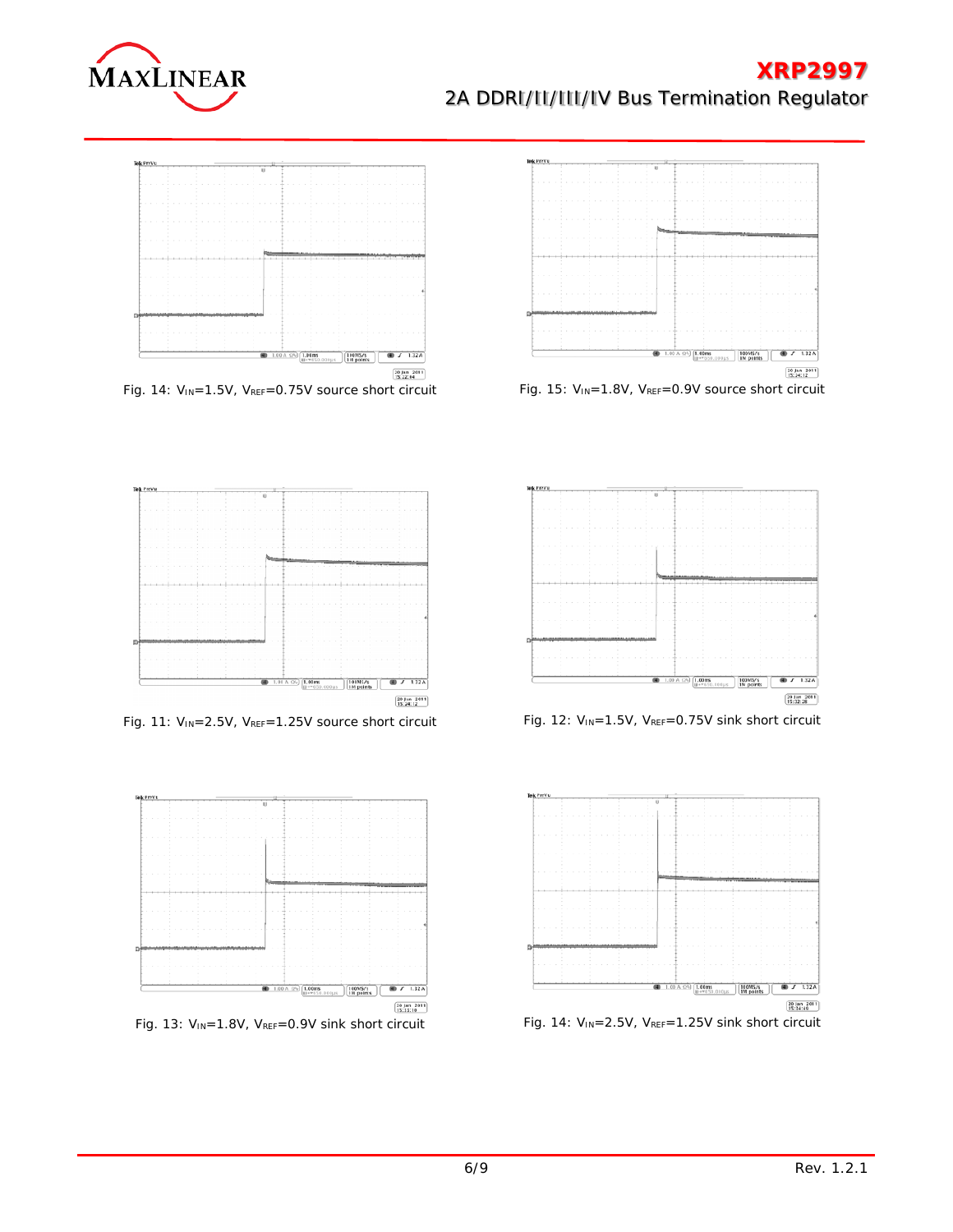

### **APPLICATION INFORMATION**

### **INPUT CAPACITOR CIN**

Select the input capacitor CIN for voltage rating, RMS current rating and capacitance. The voltage rating should be at least 50% higher than the regulator's maximum input voltage. The value of this capacitor, its charge, should be selected in order to be able to supply enough current to the XRP2997 in the event of a transient increase of source current required. A minimum value of 10µF is advised while a

recommended value of 47µF is recommended for optimum transient response performance.

#### **LAYOUT CONSIDERATIONS**

The XRP2997 is offered in the 8-pin exposedpad SOIC package in order to facilitate power dissipation (heat dissipation). Power dissipation can be maximized by soldering the exposed pad to a large land area on top layer of PCB and by using vias to connect the exposed pad to an interlayer(s) or bottom layer. All capacitors should be placed as close as possible to the respective pins.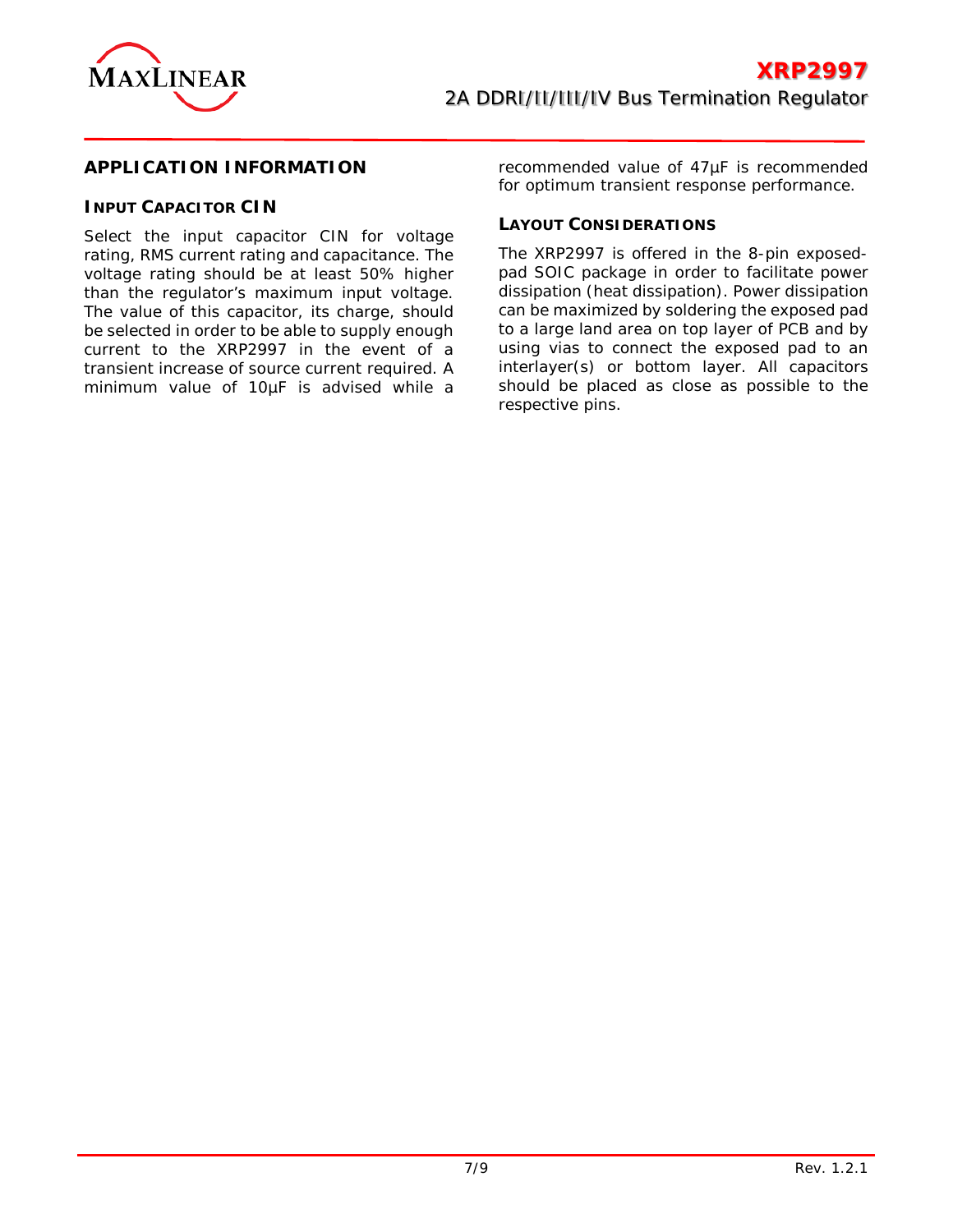

## **PACKAGE SPECIFICATION**

# **8-PIN HSOIC (EXPOSED PAD) OPTION 1**







SIDE VIEW

DIMENSIONS IN MM

**NOM** 

1.27 BSC

8

MAX

1.75

 $0.15$ 

0.51

0.25

5.00

3.50

6.20

4.00

2.55

0.50

1.27

 $8^{\circ}$ 

8 Pin HSOICN JEDEC MS-012 Variation BA

**MIN** 

1.35

 $0.00$ 

 $0.31$ 

0.17

4.80

1.50

5.80

3.80

1.00

0.25

 $0.40$ 

 $0^{\circ}$ 

**TERMINAL DETAILS** 

SYMBOLS

Α

A1

b

С

D

D1

Ε

E1

E<sub>2</sub>

 $\mathop{\mathsf{e}}$ h

L

θ

Ν



**BOTTOM VIEW** 





LAND PATTERN RECOMMENDED

NOTE : ALL DIMENSIONS ARE IN MILLIMETERS, ANGLES ARE IN DEGREE

Drawing No.: POD - 00000125 Revision: A

| XRP2997_DS_081717 | 8/9 | Rev. 1.2.1 |
|-------------------|-----|------------|
|                   |     |            |